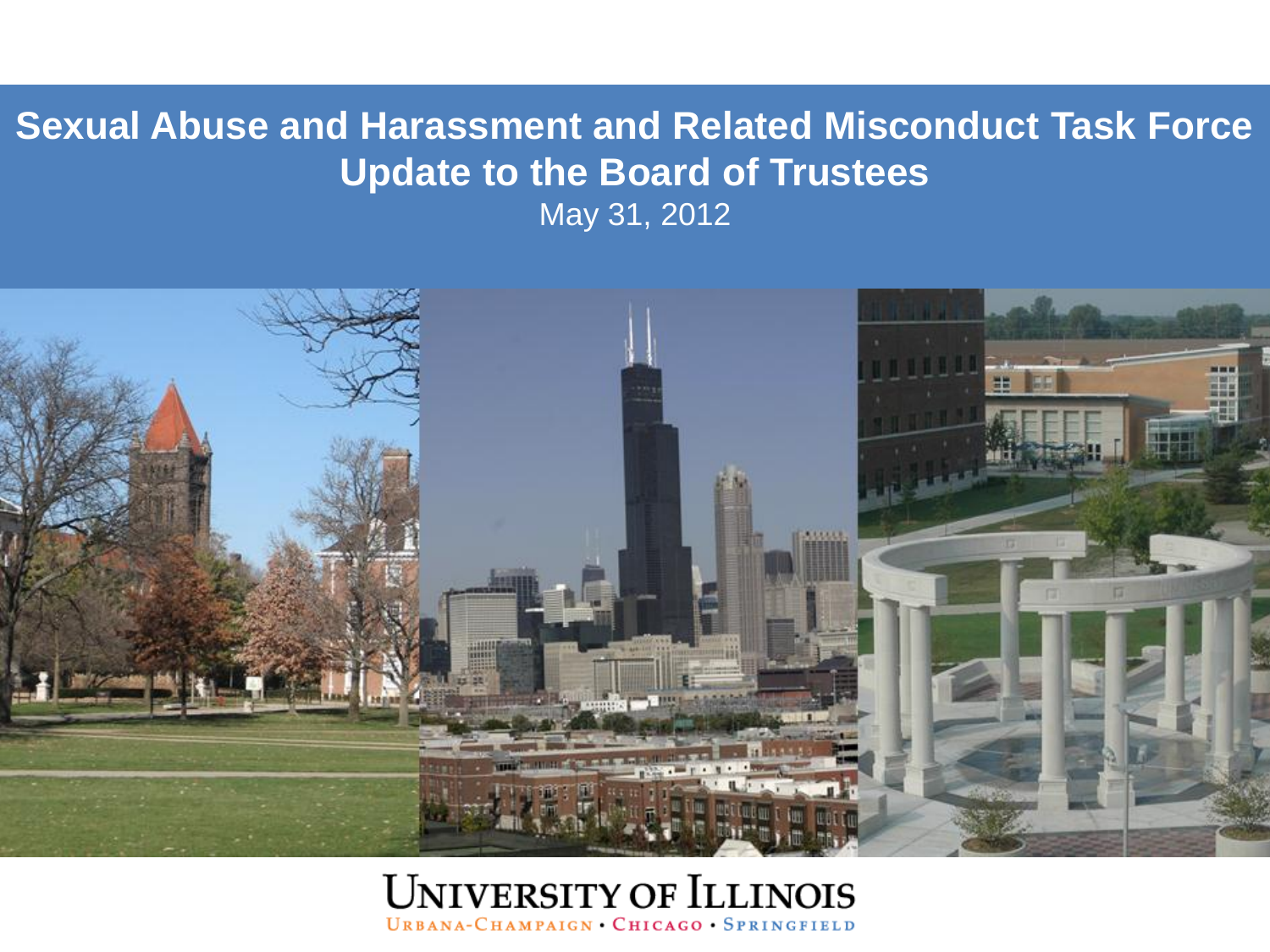# **Initial Charge**

Sexual Abuse and Harassment Task Force (Task Force) Established and Four Priorities Identified

- 1. Draft and distribute University-wide Presidential communication
- 2. Compile inventory of all applicable Federal and State laws, University campus policies and procedures
- 3. Conduct substantive review of applicable laws, policies and procedures
- 4. Identify special situations meriting extra attention and oversight involving minors

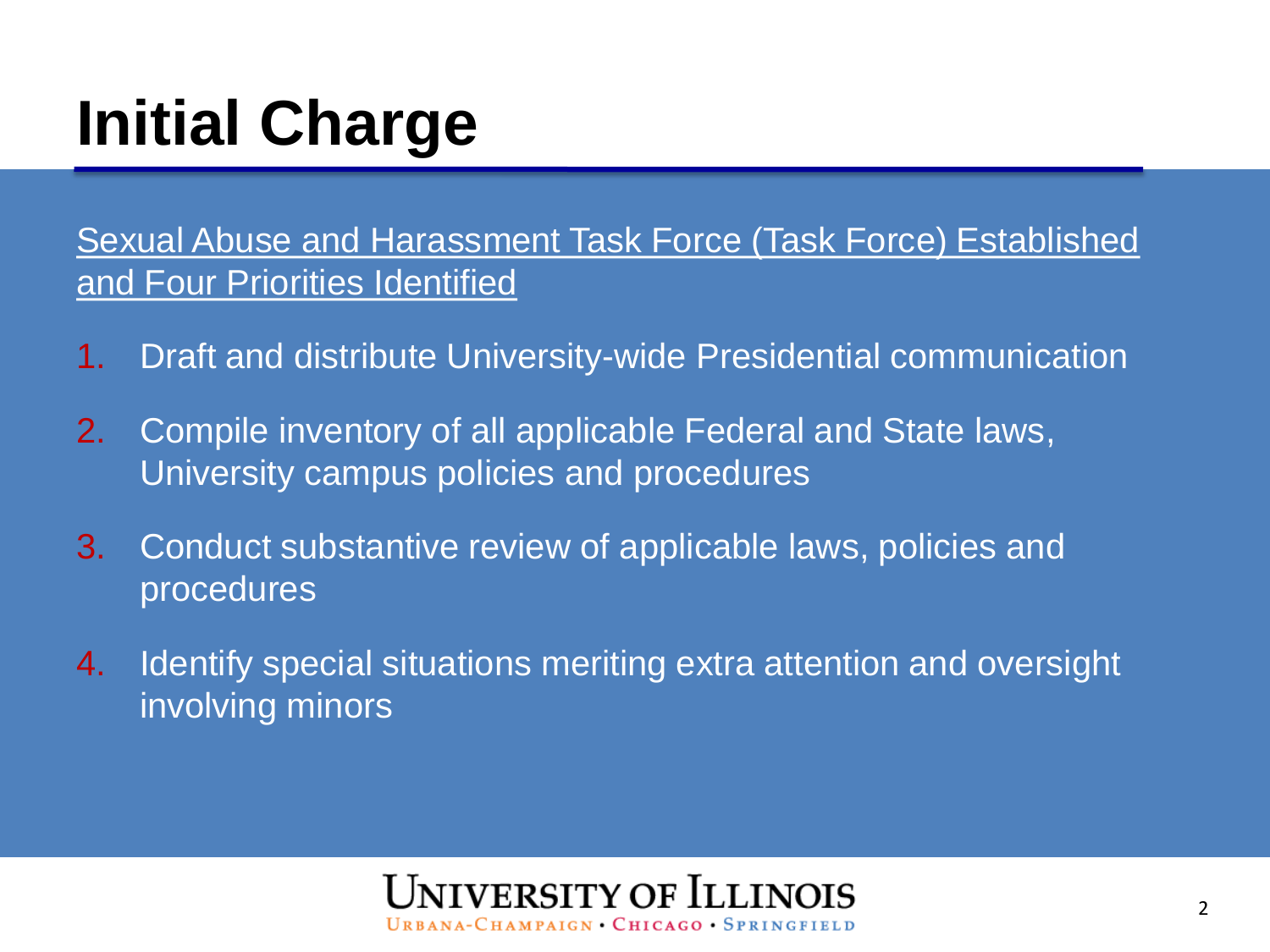# **Task Force Composition**

The Task Force consists of individuals from each campus and UA from the following offices:

- Human Resources
- Ethics
- Legal
- Equal Employment Opportunity (EEO)
- Risk Management
- Student Affairs
- **Athletics**
- Campus Police
- Provost

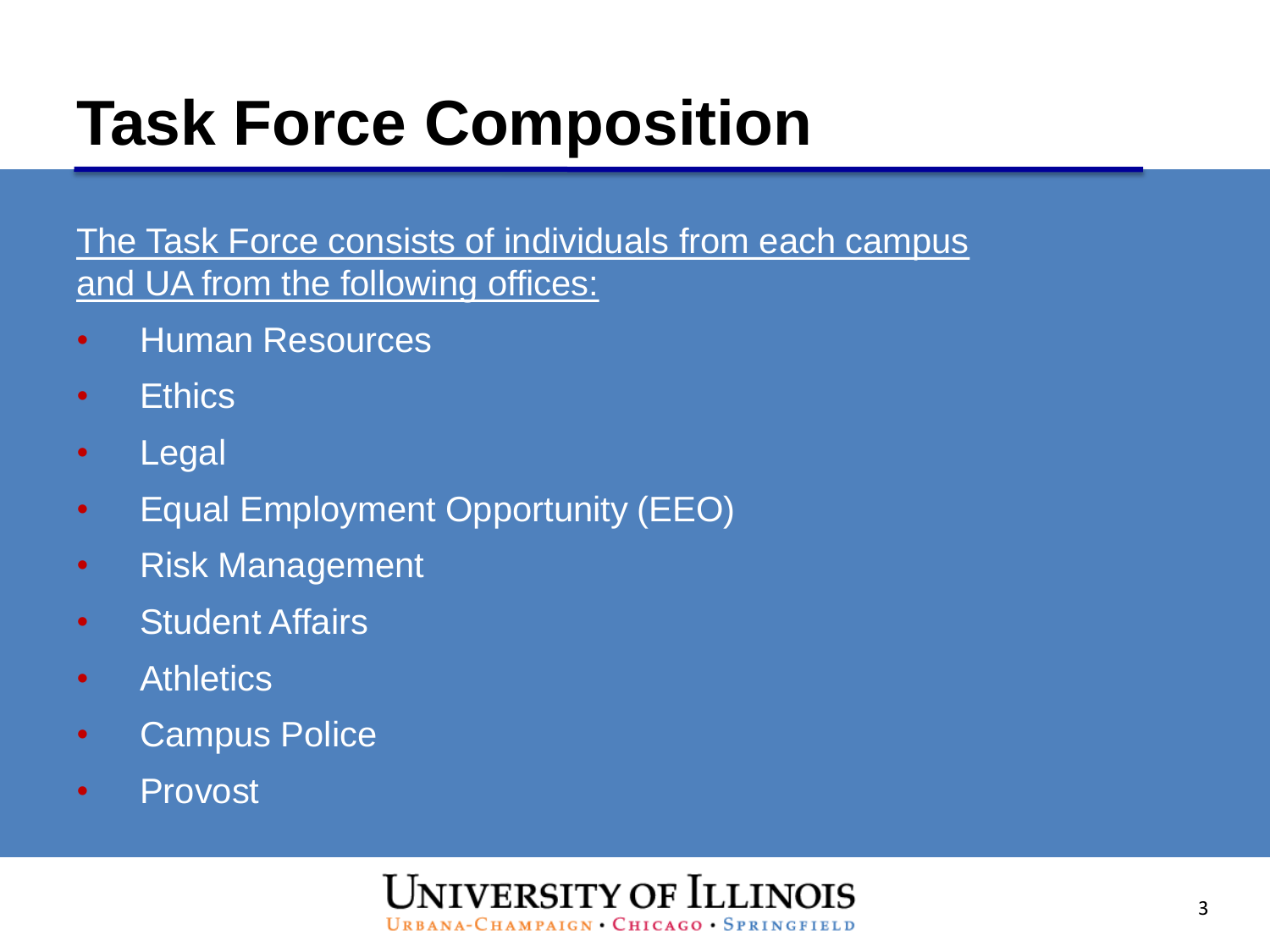### **Progress on Each Priority**

| <b>Task</b>    |                                                                                                                    | <b>Status</b>    |
|----------------|--------------------------------------------------------------------------------------------------------------------|------------------|
| 1              | Draft and distribute University-wide<br><b>Presidential communication</b>                                          | Completed        |
| 2 <sup>1</sup> | Compile inventory of all applicable<br><b>Federal and State laws, University</b><br>campus policies and procedures | Completed        |
|                | 3 Conduct substantive review of<br>applicable laws, policies and<br>procedures                                     | <b>Completed</b> |
| 4              | Identify special situations meriting<br>extra attention and oversight<br>involving minors                          | Completed        |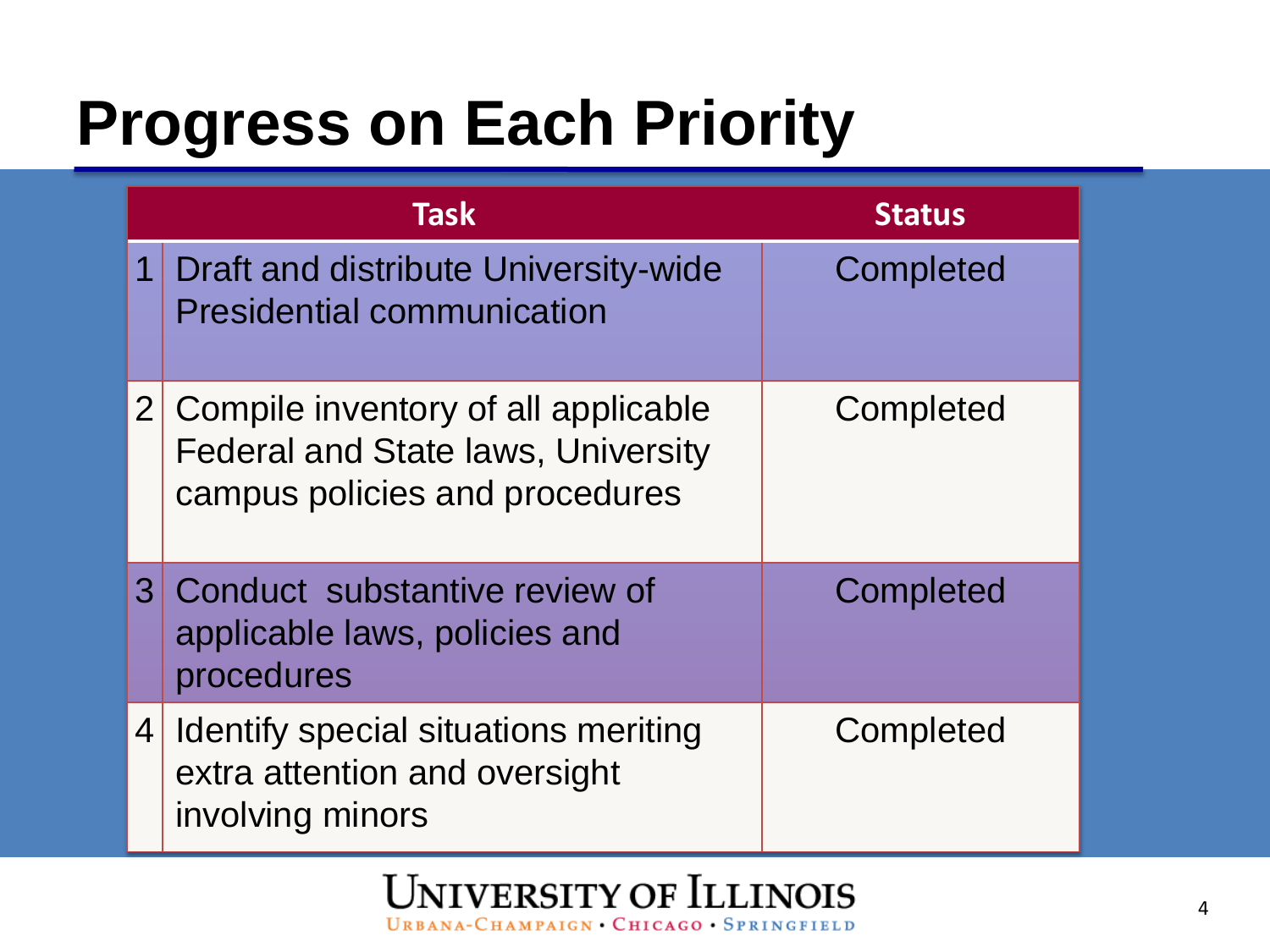# **Sexual Harassment Training**

#### **Current**

- Mandatory for students (as required by Illinois law)
- Voluntary for employees
- EEO Offices developed and began offering online training in February and March
- Positive response to training

### Future

- Mandatory for all employees
- New policy mandating training expected to be implemented during FY 2013

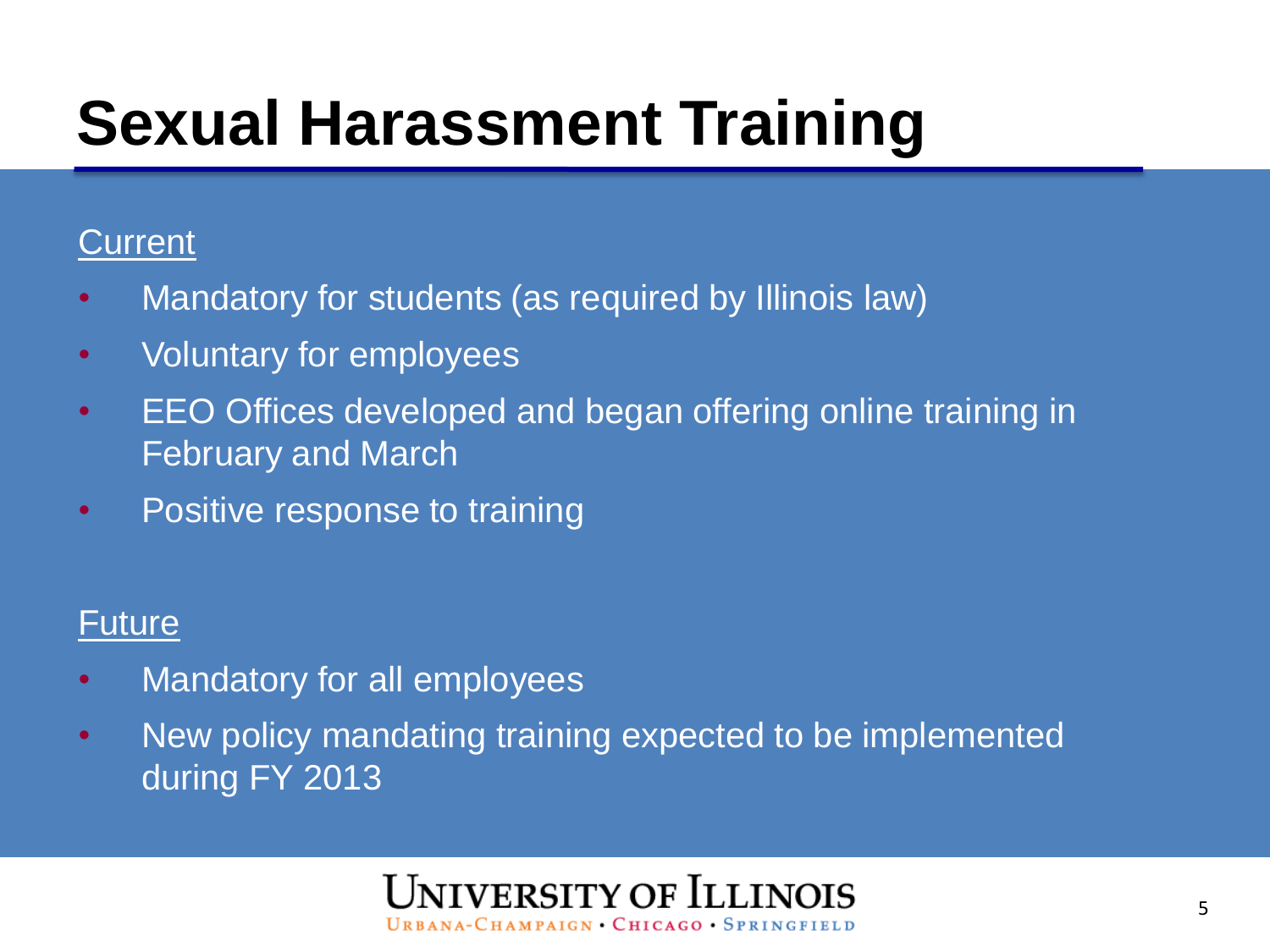### **Current Federal and State Mandates**

#### Federal Mandates

- Title IX of the Education Amendments of 1972
- Campus Sex Crimes Prevention Act
- Clery Act
- Campus Sexual Violence Elimination Act
- State Mandates
- Human Rights Act
- Campus Security Act
- Sexual Assault Awareness
- Health Care Worker Background Check Act
- Abused and Neglected Child Reporting Act (ANCRA)

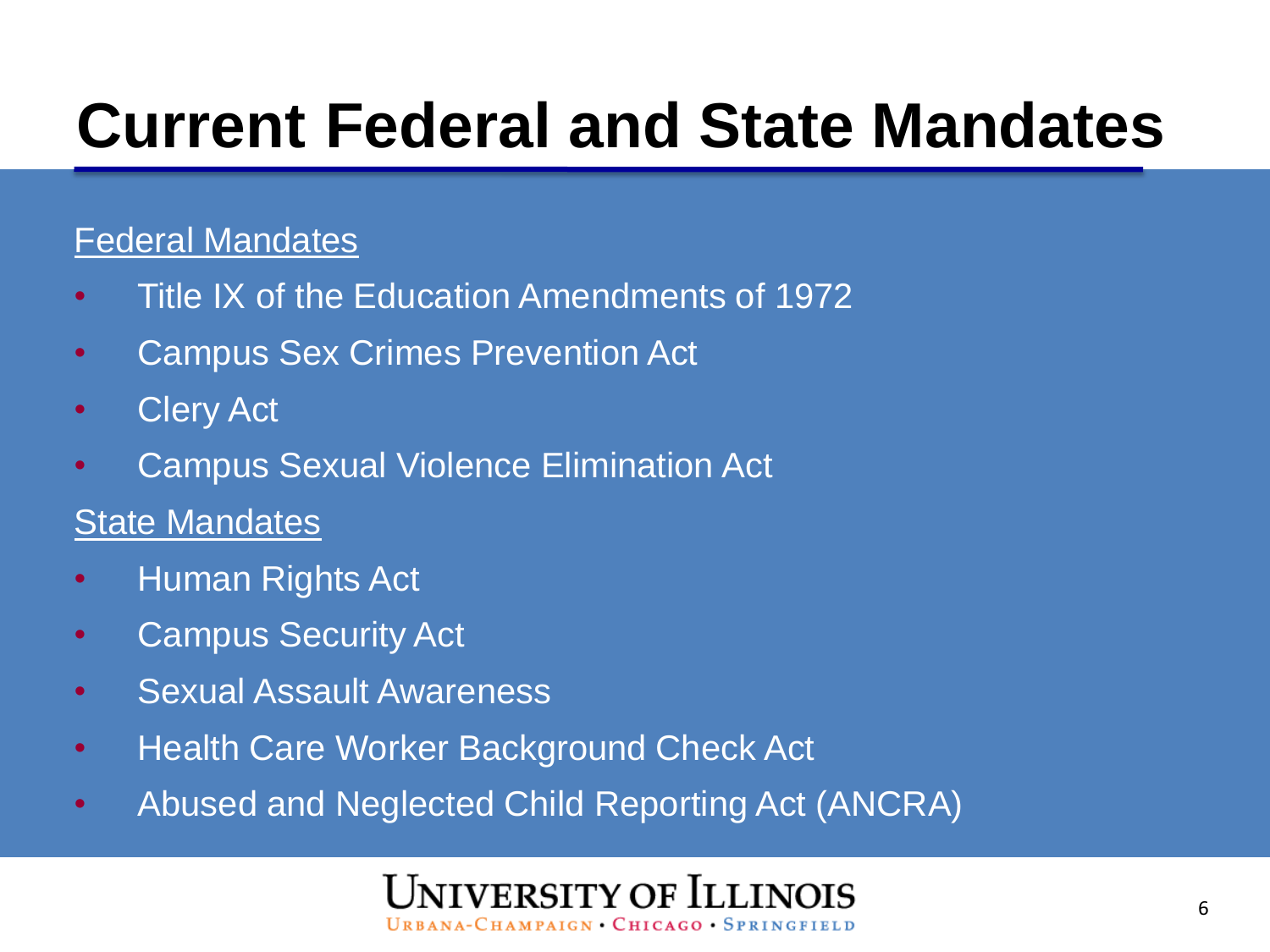## **Forthcoming Mandates**

House Bill 3887 – Expands the Illinois Abused and Neglected Child Reporting Act

- Applies to ALL "personnel of institutions of higher education"
- Mandates reporting
- Requires training
- Requires personnel to sign an acknowledgement of duty

#### Status of House Bill 3887

- Passed unanimously in House (2/29/2012)
- Passed unanimously in Senate (5/15/2012)
- Will be effective on the date the Governor signs
- Task Force developing a mass communication for distribution once signed into law